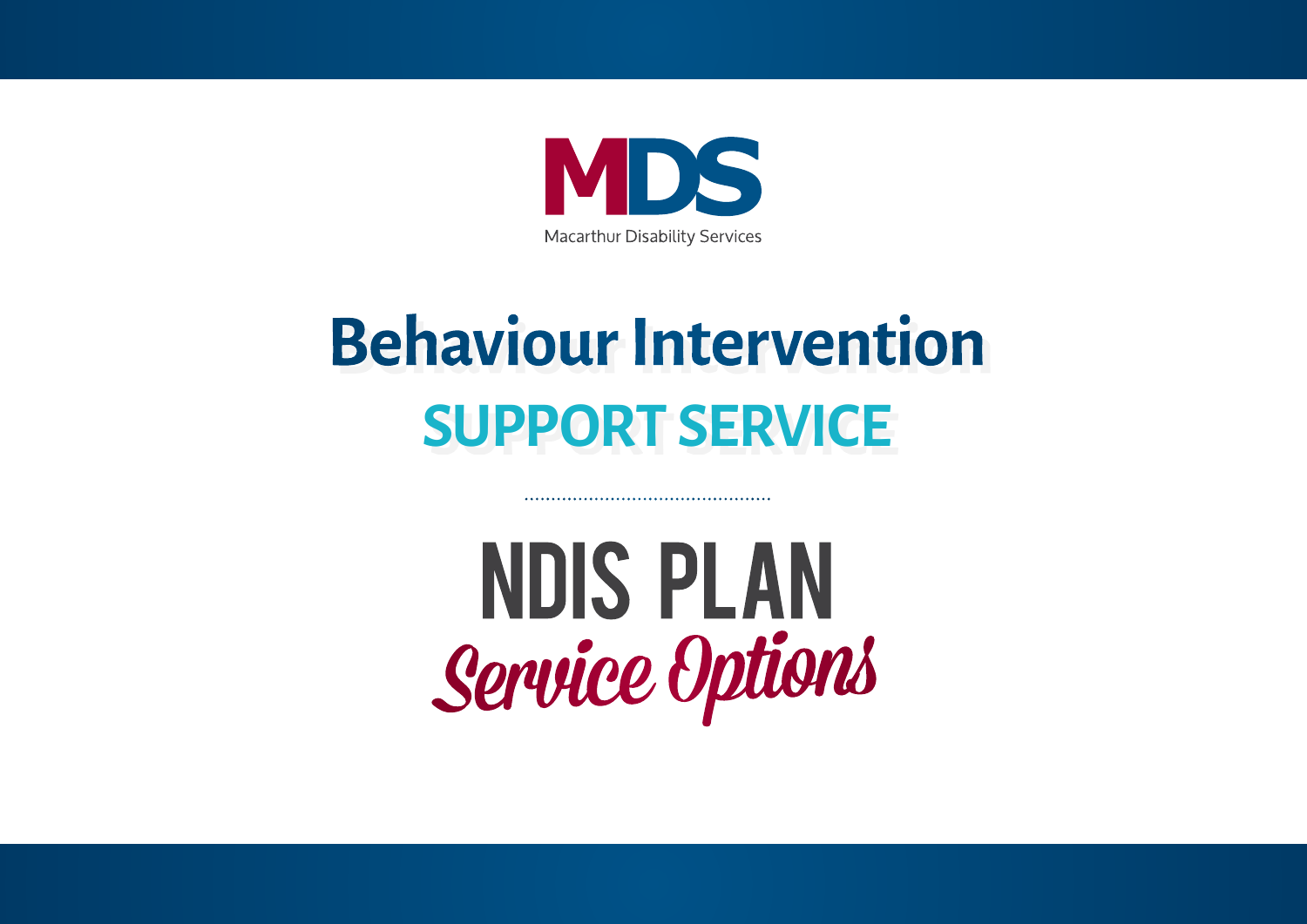## 10-15 hours

#### What you can expect:

#### Assessment - 4 hours approx.

**EXAMPLES:**

- **• 1 x Initial meeting** via phone, skype or in office with parent /carer – including travel (up to 10 km)
- **• 1 x Observations of choice**  across home, school or OOSH activity (e.g. Vacation Care), Day program or respite, including travel (up to 10 km)

#### Plan Development - 4 - 6 hours approx.

- **• Functional Assessment** collating information, data collection, analysis & behavioural assessment
- **• Plan development** research, preventative strategies, response strategies, refinement and summary report to NDIA.
- **OR** (may substitute time from above)

#### Training - 1 - 3 hours

• Training session with staff/carers completed by a behaviour support practitioner via phone, app or in person, including travel (up to 30 mins)

#### Administration & Endorsement - 1 hour approx.

- **• Administration** emails, filing, documentation, phone calls
- **• Review and endorsement by external psychologist and manager**

# 20-25 hours

#### What you can expect:

#### Assessment - 7 hours approx.

- **• 1 2 x Initial meetings** via phone, skype or in office with parent /carer – including travel (up to 30 mins)
- **• 1 2 x Observations of choice**  across home, school or OOSH activity (e.g. Vacation Care), Day program or respite, including travel (up to 30 mins)

#### Plan Development - 8 hours approx.

- **• Functional Assessment** collating information, data collection, analysis & behavioural assessment
- **• Plan development** research, preventative strategies, response strategies, refinement and summary report to NDIA.
- **• Additional 1 2 hours** Per restrictive practice protocol if required

#### Training - 5 hours

- 1 2 Training sessions with staff/carers completed by a behaviour support practitioner. Including travel (up to 30 mins)
- Development of Resource

#### Administration & Endorsement - 2 hours approx.

- **• Administration** emails, filing, documentation, phone calls
- **• Review and endorsement by external psychologist and manager**

### 30+ hours

What you can expect:

#### Assessment - 8 - 10 hours approx.

- **• 2 x Initial meetings** via phone, skype or in office with parent /carer – including travel (up to 30 mins)
- **• 2 x Observations of choice**  across home, school or OOSH activity (e.g. Vacation Care), Day program or respite, including travel (up to 30 mins)
- Additional meetings as requested

#### Plan Development - 10 - 12 hours approx.

- **• Functional Assessment** collating information, data collection, analysis & behavioural assessment
- **• Plan development** research, preventative strategies, response strategies, refinement and summary report to NDIA.
- **• Additional 1 2 hours** Per restrictive practice protocol if required

#### Training - 5 - 10 hours

- Ongoing training sessions with staff/carers completed by a behaviour support practitioner.
- Ongoing review and monitoring
- Development of Resource

#### Administration & Endorsement - 2 - 3 hours approx.

- **• Administration** emails, filing, documentation, phone calls
- **• Review and endorsement by external psychologist and manager**

Improved Relationships & Daily Living



Please note, the hourly rates for service are set by the NDIS and may be subject to change, these hours are also inclusive of travel up to the first 10 km any additional travel will be calculated, please refer to the NDIS price guide for further detail.